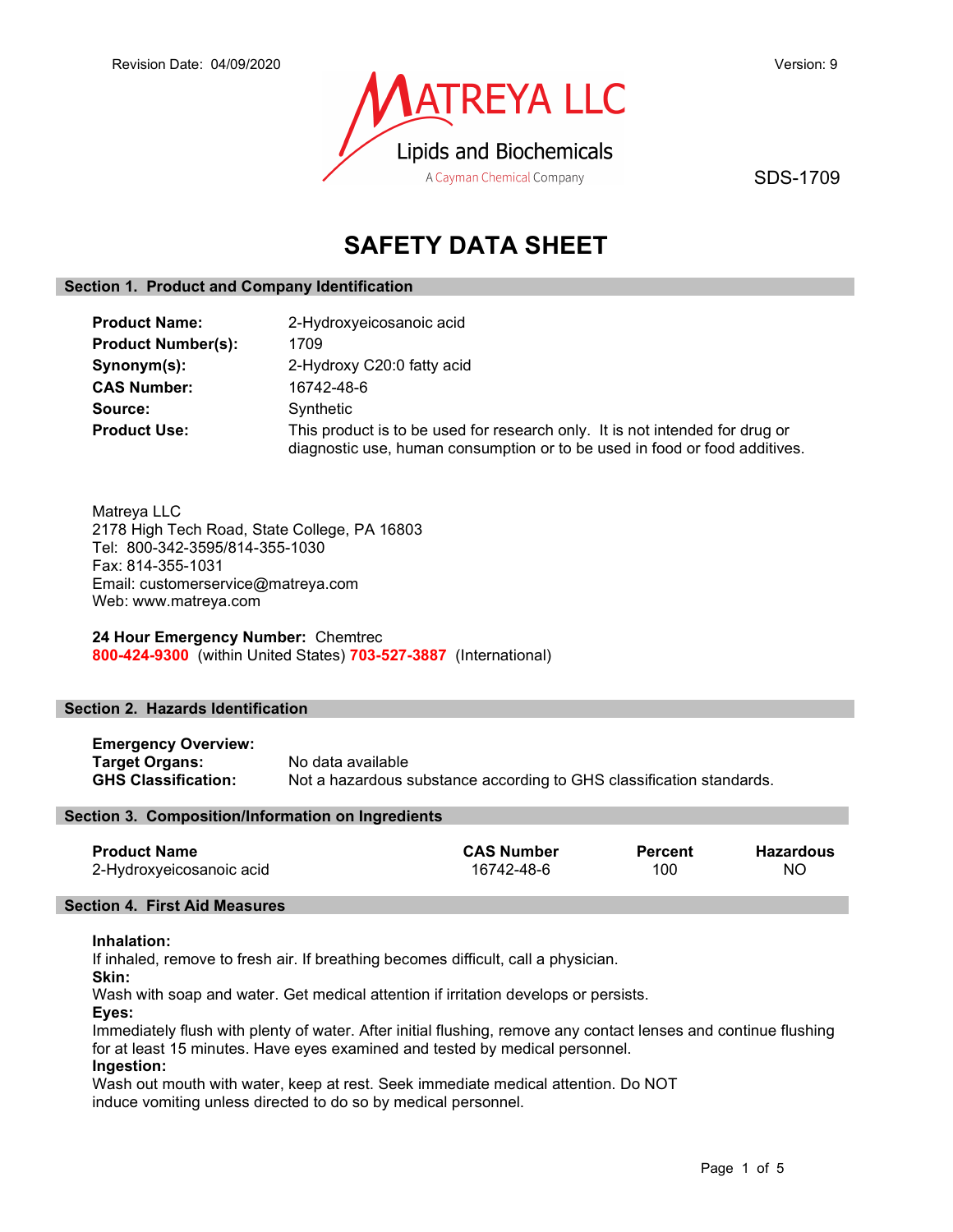## Section 5. Fire Fighting Measures

## Suitable extinguishing media:

Use dry chemical, alcohol-resistant appropriate foam, carbon dioxide, or water spray. Specific hazards arising from the chemical: No data available Special protective actions for fire fighters: No data available Special protective equipment for fire fighters: Wear breathing apparatus and use water spray to keep fire-exposed containers cool.

## Section 6. Accidental Release Measures

## Personal precautions:

Wear appropriate personal protective equipment. After contact with skin, wash immediately with plenty of water.

## Environmental precautions:

Do not let product enter drains.

Methods and Materials for containment and cleaning up: Sweep up and keep in suitable, closed container for disposal.

## Section 7. Handling and Storage

## Precautions for safe handling:

Avoid contact with eyes, skin or clothing. Do not ingest. Use only with adequate ventilation. Keep sealed when not in use. Wear appropriate personal protective equipment.

## Conditions for safe storage, including incompatibilities:

Recommended storage temperature: -20°C. Keep container tightly closed in a dry and well-ventilated place.

## Section 8. Exposure Controls/Personal Protection

This product contains no substances with occupational exposure limit values.

## Engineering Controls:

No specific ventilation required.

## Personal Protective Equipment:

## Respiratory protection:

Respiratory protection is not required. Where protection from nuisance levels of dusts are desired, use type N95 (US) or type P1 (EN 143) dust masks. Use respirators and components tested and approved under appropriate government standards such as NIOSH (US) or CEN (EU).

## Hand protection:

For prolonged or repeated contact use protective gloves. Recommended: Nitrile rubber Eye protection:

Safety eyewear should be worn at all times to avoid exposure to liquid splashes, mists, or dusts. Recommended: Safety glasses with side shields or goggles.

## Skin protection:

Protective clothing should be selected specifically for the working place, depending on concentration and quantity of the hazardous substances handled. Recommended: Lab coat

## Section 9. Physical and Chemical Properties

Appearance: Solid Odor: No data available Odor threshold: Contract the Society of the No data available **pH:**  $\blacksquare$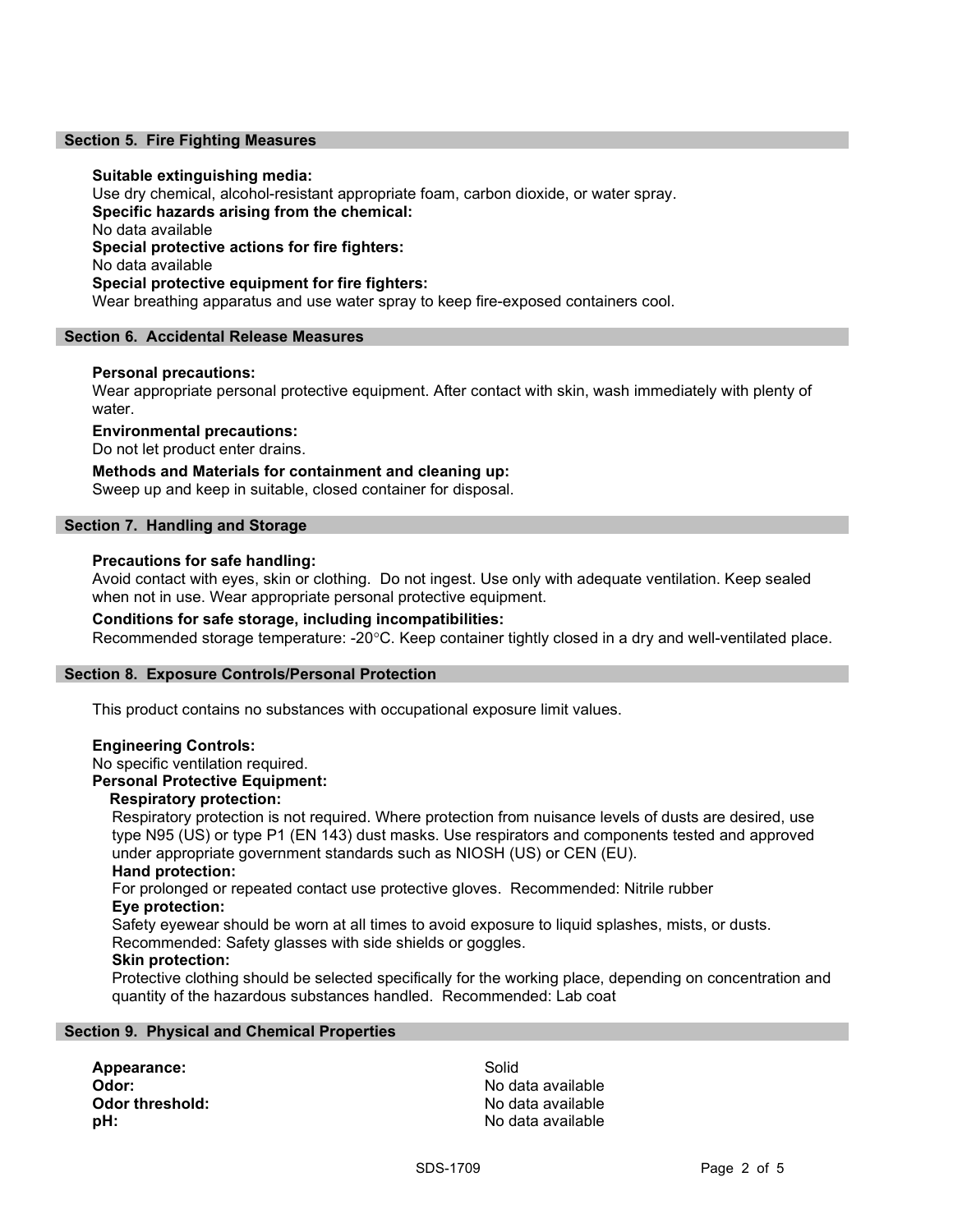- Melting/Freezing point:<br>
lnitial boiling point and boiling range:<br>
No data available Initial boiling point and boiling range: **Flash point:** No data available in the set of the set of the No data available in the set of the set of the set of the set of the set of the set of the set of the set of the set of the set of the set of the set of the set Evaporation rate: No data available Flammability (solid, gas): No data available Upper/Lower flammability or explosive limit: No data available Vapor pressure:  $\blacksquare$ Vapor density: No data available Relative density:<br>
Solubility (ies):<br>
Solubility (ies):<br>
No data available<br>
Chloroform/metha Partition coefficient (n-octanol/water): No data available Auto-ignition temperature: No data available Decomposition temperature: No data available **Viscosity:** No data available in the set of the set of the set of the set of the set of the set of the set of the set of the set of the set of the set of the set of the set of the set of the set of the set of the set of t Molecular formula:  $C_{20}H_{40}O_3$ Molecular weight: 329
	- Chloroform/methanol, 5:1

## Section 10. Stability and Reactivity

#### Reactivity:

Stable under recommended storage conditions.

Chemical stability: Stable under recommended storage conditions.

Possibility of hazardous reaction: No data available

Conditions to avoid: No data available

Incompatible materials: No data available

Hazardous decomposition products: No data available

## Section 11. Toxicological Information

Acute toxicity: No data available

Skin corrosion / irritation: No data available

Serious eye damage / irritation: No data available

Respiratory or skin sensitization: No data available

Germ cell mutagenicity: No data available

## Carcinogenicity:

No component of this product present at levels greater than or equal to 0.1% is identified as a carcinogen or potential carcinogen by IARC, ACGIH, NTP or OSHA.

Reproductive toxicity:

No data available

Specific target organ toxicity - single exposure: No data available

Specific target organ toxicity - repeated exposure: No data available

Aspiration hazard: No data available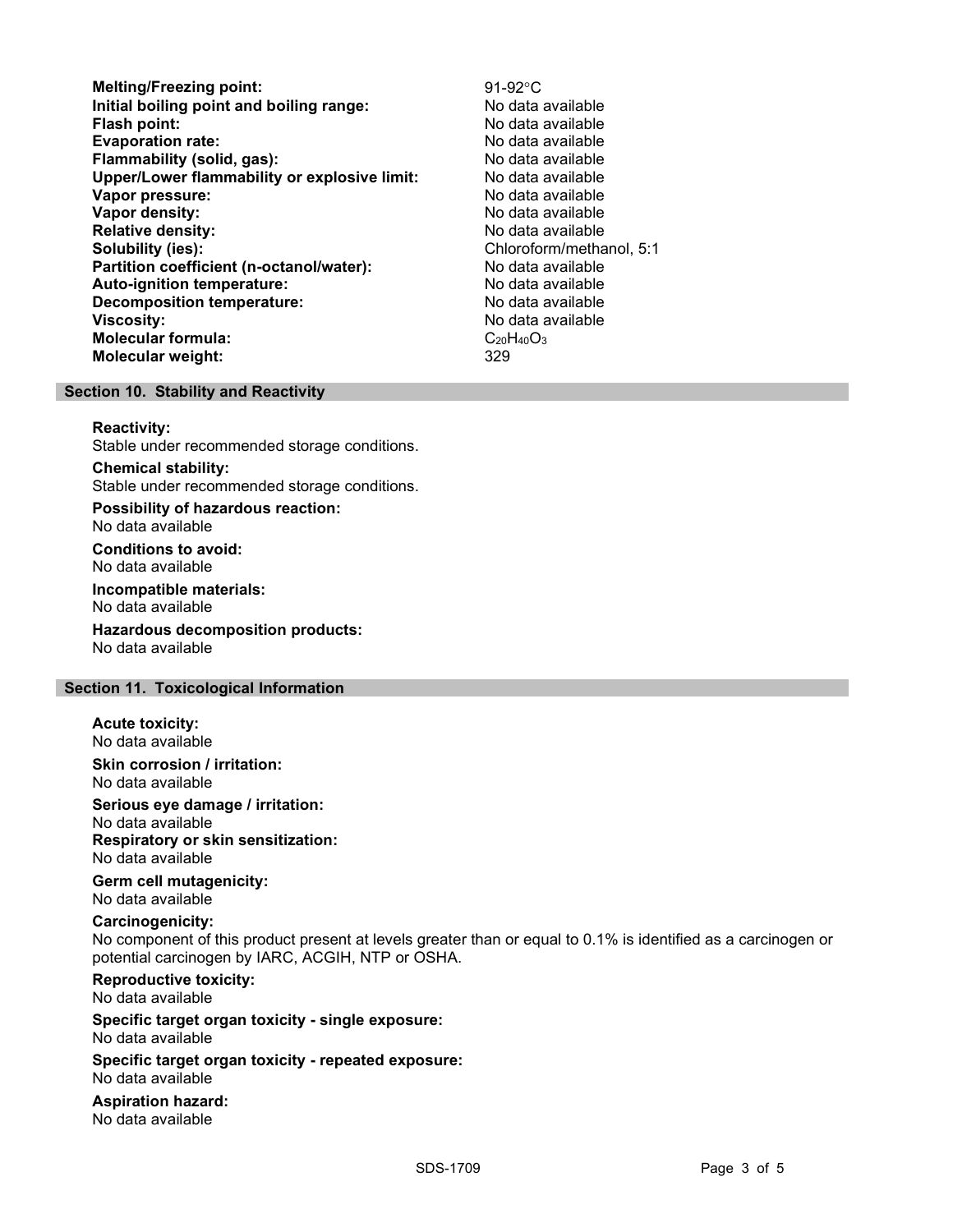## Section 12. Ecological Information

#### Toxicity:

No ecological data available for this product. Persistence and degradability: No data available Bioaccumulative potential: No data available

Bioaccumulation: No data available

Mobility in soil: No data available Other adverse effects:

No data available

## Section 13. Disposal Consideration

#### Disposal methods:

Observe all federal, state and local environmental regulations.

## Section 14. Transportation Information

| DOT (US)<br><b>UN Number:</b>                       | Not dangerous goods |
|-----------------------------------------------------|---------------------|
| <b>Land Transport ADR/RID</b><br><b>UN Number:</b>  | Not dangerous goods |
| <b>Maritime Transport IMDG</b><br><b>UN Number:</b> | Not dangerous goods |
| <b>Air Transport ICAO/IATA</b><br><b>UN Number:</b> | Not dangerous goods |

## Section 15. Regulatory Information

| <b>Product Name</b>      | <b>CAS Number</b> |  |
|--------------------------|-------------------|--|
| 2-Hydroxyeicosanoic acid | 16742-48-6        |  |

#### SARA 302 Components:

No chemicals in this material are subject to the reporting requirements of SARA Title III, Section 302.

## SARA 313 Components:

This material does not contain any chemical components with known CAS numbers that exceed the threshold (De Minimis) reporting levels established by SARA Title III, Section 313.

## SARA 311/312 Hazards:

No 311/312 SARA Hazards

## California Prop. 65 Components:

This product does not contain any chemicals known to State of California to cause cancer, birth, or any other reproductive defects.

#### DSL/NDSL status:

This product contains the following components that are not on the Canadian DSL nor NDSL lists.